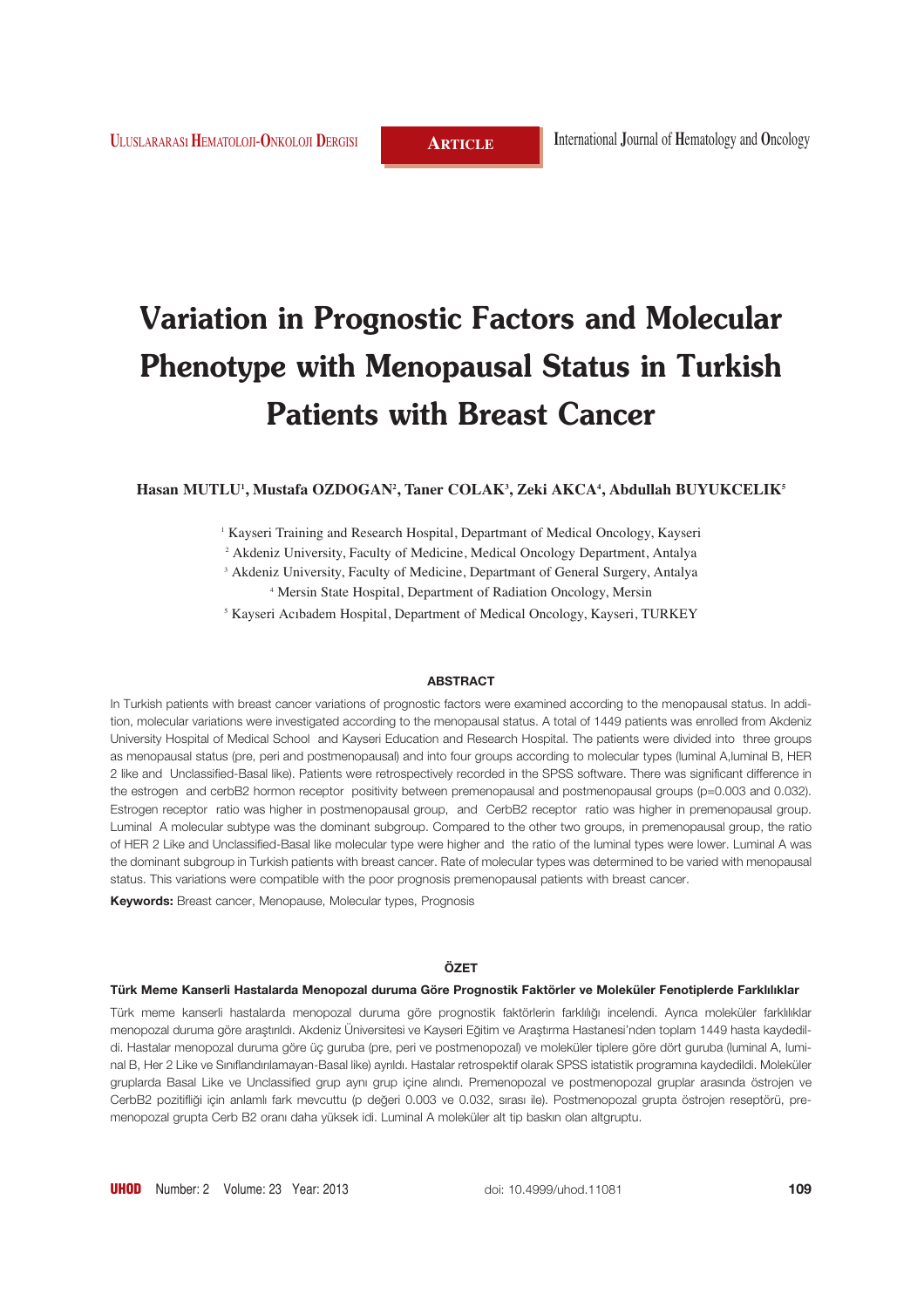Diğer iki gurupla karşılaş-tırıldığında premenopozal gurupta HER 2 Like ve Sınıflandırılamayan-Basal Like moleküler tiplerin oranı daha fazla, luminal tiplerin oranı daha düşük idi. Türk meme kanserli hastalarda Luminal A baskın olan subgruptu. Moleküler tiplerin oranlarının menopozal status ile farklılık gösterdiği belirlendi. Bu farklılık premenopozal meme kanserli hastaların kötü prognozu ile uyumluluk göstermekte idi.

**Anahtar Kelimeler:** Meme kanseri, Menopoz, Moleküler tipler, Prognoz

## **INTRODUCTION**

There are many factors affecting the prognosis of patients with breast cancer. One of them is age. Age is an important factor for the risk of recurrence independent of other features.<sup>1</sup> Tumoral features of young age with breast cancer tend to be receptor negative and high-grade.<sup>2,3</sup> In addition, rate of Human Epidermal Growth Factor Receptor (HER2 or CerbB2) positive tumors is higher in premenopausal patients.<sup>4,5</sup> With previous studies, the mean age of natural menopause was determined to be 50-52 years.6 Smokers, workers, women who live in high altitudes, nulliparous women undergone hysterectomy enter menopause earlier.<sup>7-9</sup> Early menarche, high socioeconomic status and use of oral contraceptives are the cause factors of late menopause.<sup>8</sup> No relation with the race and nutritional status is seen.<sup>9</sup> The studies conducted in different parts of the world are summarized in Table 1 and median age of menopause is given.10-14 The study conducted in Turkish women revealed that mean age of natural menopause is  $47.8 \pm 4.0$ .<sup>15</sup> Recently, studies conducted in breast cancer recognized different molecular subgroups. In general, these groups are divided into two main groups as the estrogen receptor (ER) positive tumors (luminal A and B) and ER negative tumors (HER2 Like, Basal Like and Unclassified).<sup>16</sup> Gene expression profile of luminal tumors

is similar to those with luminal epithelial structure of normal breast tissue, and the panel of gene expression profile of tumors in basal like group is consistent with gene profile of basal epithelial cell of breast tissue. Luminal A and B groups are the most common molecular sub-groups. Luminal A has the best prognosis, whereas the Basal Like has the worst prognosis.17-21 Although tumors with HER2 Like have worse prognosis, HER2 targeted therapies have changed the outcome. In Basal Like tumors, epidermal growth factor receptor (EGFR) and basal cyto-keratin 4,5, and 17 are highly expressed. And also, basal like tumors are associated with breast cancer 1(BRCA1) gene, and Basal Like tumors consisted of about 80% of BRCA1 positive tumors.<sup>22,23</sup> Basal Like tumors also has been shown to be associated with menopausal status and the race and the incidence is higher in premenopausal patients of African origin.24-28 Molecular sub-groups are summarized in Table 2.

Answers to 3 questions were sought in this study. Firstly variation of the prognostic factors with regard to menopausal status was first investigated in Turkish patients with breast cancer. Second goal was to identify the rate of molecular subtypes in this population. And finally, the correlation between the molecular types of breast cancer and menopausal status was investigated.

| Table 1. The median age of menopause in different geographic areas <sup>5</sup> |                                  |                     |                  |                                           |
|---------------------------------------------------------------------------------|----------------------------------|---------------------|------------------|-------------------------------------------|
| Geographic area                                                                 | <b>Study selected</b>            | Number of<br>female | <b>Countries</b> | The median age<br>of menopause<br>(years) |
| Europe                                                                          | Dratva et al., 2009 (11)         | 5288                | 9                | 54                                        |
| Latin America                                                                   | Castelo-Branco et al., 2006 (12) | 17150               | 15               | 48.6                                      |
| North America                                                                   | Gold et al., 2001 (13)           | 2200                | 1                | 51.4                                      |
| Asia                                                                            | Boulet et al., 1994 (14)         | 400                 | 7                | 51.1                                      |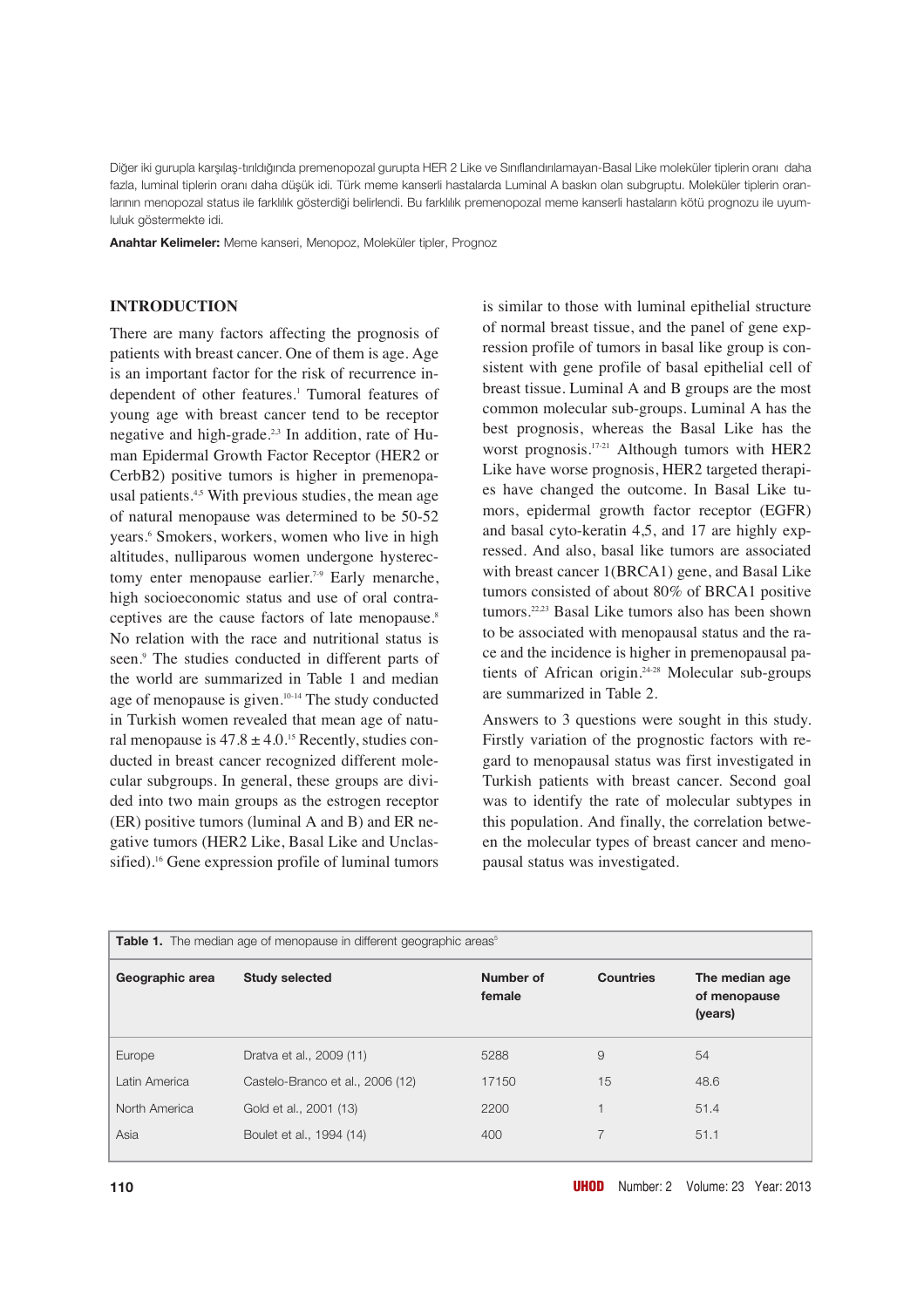| Table 2. Molecular sub-types and their properties |                                                                                                                                                                                           |                  |                      |  |
|---------------------------------------------------|-------------------------------------------------------------------------------------------------------------------------------------------------------------------------------------------|------------------|----------------------|--|
| Molecular type                                    | <b>Gene Profile</b>                                                                                                                                                                       | <b>Frequency</b> | <b>Prognosis</b>     |  |
| Luminal A <sup>17,18,19,20,21</sup>               | ER $(+)$ and / or PR $(+)$ , HER2 $(-)$<br>high expression of ER-related genes,<br>low expression of the HER2 cluster of genes<br>low expression of proliferation-related genes           | $~2\%40$         | <b>Best</b>          |  |
| Luminal $B^{20,21}$                               | ER $(+)$ and / or PR $(+)$ , HER2 $(-)$<br>lower expression of ER-related genes,<br>variable expression of the HER2 cluster of genes<br>higher expression of proliferation-related genes  | $~2\%20$         | Worse than luminal A |  |
| HER2 Like <sup>20.21</sup>                        | $ER (-), PR (-), HER2 (+)$<br>low expression of ER-related genes,<br>high expression of the HER2 cluster of genes<br>high expression of proliferation-related genes                       | $10 - 15%$       | Poor prognosis       |  |
| Basal Like <sup>20,21</sup>                       | ER (-), PR (-), HER2 (-) EGFR (+) or CK4,5,17 (+)<br>low expression of ER-related genes,<br>low expression of the HER2 cluster of genes<br>high expression of proliferation-related genes | 15-20%           | Worst prognosis      |  |
| Unclassified                                      | ER (-), PR (-), HER2 (-), EGFR, and CK4,5,17 (-)                                                                                                                                          | $5 - 15%$        |                      |  |

## **PATIENTS AND METHODS**

A total of 1449 patients was enrolled from Akdeniz University Hospital of Medical School and Kayseri Education and Research Hospital database. Data were retrospectively collected from medical records. The demographic features of the patients were determined.

Menopausal status was divided three groups: premenopausal, perimenopausal and postmenopausal. The patients that have normal menstrual cycles were recorded premenopausal groups. The patients that their follicle-stimulating hormone (FSH) value is >116 mIU/ml or amenorrhea for >12 months in women over age 45 or have removed bilaterally ovaries were recorded postmenopausal groups. Other patients were considered perimenopausal groups. For evaluating ER (SP1, rabbit monoclonal, Thermoscientific) and progesterone receptor (PR) (SP2, rabbit monoclonal, Thermoscientific), absence of invasive tumor cells staining or nuclear staining less than 5% were considered negative. It was used ASCO / CAP recommendations to evaluated HER 2 receptor scoring (Neu AB12, Thermo Scientific). Moderate or strong >30% membranous

staining of tumor cells were considered immunhistochemically strong positive (+++). Weak or no staining were accepted negative. Other staining pattern was considered immunhistochemically (++). if fluorescence in situ hybridization (FISH) was performed,the reason was recorded. The histological grade and nuclear grade were identified according to the modified Bloom-Richardson system. Lymphovascular invasion were investigated as yes / no form. Afterwards, patients were classified according to molecular types. ER  $(+)$  and or PR  $(+)$ , cerbB2 (-) patients were classified as luminal A; ER  $(+)$  and or PR  $(+)$ , cerbB2  $(+)$  cases were classified as luminal B; and ER (-), PR (-) and cerbB2 (+) cases were classified as HER2 like type. Because EGFR study couldn't be performed with CK5 and CK6 in all cases, ER (-), PR (-) and cerbB2 (-) cases were classified as Basal like + Unclassified type. The molecular types were determined according to the total patient group and menopausal groups. The patients were recorded Statistical Package for the Social Sciences 16.0. Frequency analysis, crosstabs, mean, chi square test were performed. P < 0.05 was considered significantly.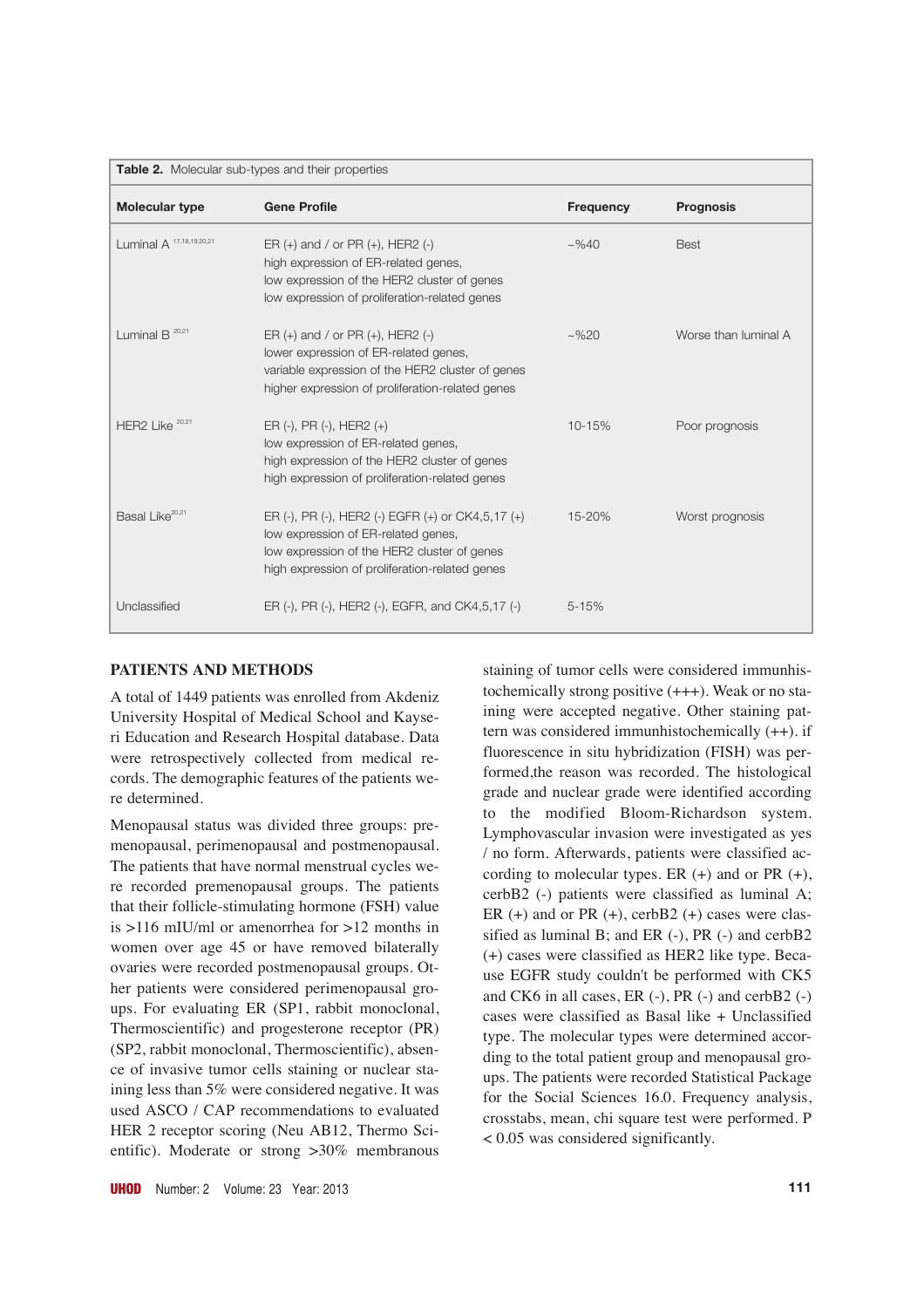| Table 3. All demographic and prognostic characteristics of groups according to menopausal status of the patients. |                                     |                                                |                                                 |                                                 |
|-------------------------------------------------------------------------------------------------------------------|-------------------------------------|------------------------------------------------|-------------------------------------------------|-------------------------------------------------|
| Parameter                                                                                                         | <b>Total</b><br>$(n= 1422)$<br>(% ) | Premenopausal<br>(19%)<br>$(n=281)$<br>$n$ (%) | Perimenopausal<br>(29%)<br>$(n=416)$<br>$n$ (%) | Postmenopausal<br>(52%)<br>$(n=745)$<br>$n$ (%) |
|                                                                                                                   |                                     |                                                |                                                 |                                                 |
| <b>Stage</b>                                                                                                      |                                     |                                                |                                                 |                                                 |
| 1                                                                                                                 | 22.6                                | 61 (22%)                                       | 99 (24%)                                        | 168 (22%)                                       |
| 2                                                                                                                 | 39.6                                | 102 (36%)                                      | 189 (46%)                                       | 281 (38%)                                       |
| 3                                                                                                                 | 30.8                                | 100 (36%)                                      | 114 (27%)                                       | 229 (31%)                                       |
| 4                                                                                                                 | 1.2                                 | 3(%1)                                          | 5(% 1)                                          | 10(% 1)                                         |
| Unknown                                                                                                           | 5.8                                 | 15 (5%)                                        | 9(% 2)                                          | 57 (8%)                                         |
| Estrogen receptor                                                                                                 |                                     |                                                |                                                 |                                                 |
| Positive                                                                                                          | 54.5                                | 129 (46%)                                      | 233 (56%)                                       | 426 (57%)                                       |
| Negative                                                                                                          | 30.9                                | 101 (36%)                                      | 134 (32%)                                       | 200 (27%)                                       |
| Unknown                                                                                                           | 14.6                                | 51 (18%)                                       | 49 (12%)                                        | 119 (16%)                                       |
| Progesterone receptor                                                                                             |                                     |                                                |                                                 |                                                 |
| Positive                                                                                                          | 55.5                                | 154 (55%)                                      | 249 (60%)                                       | 389 (52%)                                       |
| Negative                                                                                                          | 28.8                                | 75 (27%)                                       | 113 (27%)                                       | 226 (30%)                                       |
| Unknown                                                                                                           | 15.7                                | 52 (18%)                                       | 54 (13%)                                        | 130 (18%)                                       |
| CerbB <sub>2</sub>                                                                                                |                                     |                                                |                                                 |                                                 |
| Positive                                                                                                          | 22.8                                | 69 (25%)                                       | 100 (24%)                                       | 159 (21%)                                       |
| Negative                                                                                                          | 54.5                                | 127 (45%)                                      | 234 (56%)                                       | 426 (57%)                                       |
| Unknown                                                                                                           | 22.8                                | 85 (30%)                                       | 82 (20%)                                        | 160 (22%)                                       |
| <b>Histological Grade</b>                                                                                         |                                     |                                                |                                                 |                                                 |
| 1                                                                                                                 | 6.4                                 | 16 (6%)                                        | 31(7%)                                          | 46 (6%)                                         |
| $\mathbf{2}$                                                                                                      | 37.6                                | 107 (38%)                                      | 168 (40%)                                       | 268 (36%)                                       |
| 3                                                                                                                 | 26.6                                | 77 (27%)                                       | 110 (26%)                                       | 196 (26%)                                       |
| Unknown                                                                                                           | 29.4                                | 81 (29%)                                       | 107 (27%)                                       | 235 (32%)                                       |
| <b>Nuclear Grade</b>                                                                                              |                                     |                                                |                                                 |                                                 |
| 1                                                                                                                 | 7.0                                 | 18 (6%)                                        | 33 (8%)                                         | 50 (7%)                                         |
| $\mathbf{2}$                                                                                                      | 45.8                                | 124 (44%)                                      | 195 (47%)                                       | 343 (46%)                                       |
| 3                                                                                                                 | 18.6                                | 59 (21%)                                       | 87 (21%)                                        | 122 (16%)                                       |
| Unknown                                                                                                           | 28.6                                | 80 (29%)                                       | 101 (24%)                                       | 230 (31%)                                       |
| <b>Breast</b>                                                                                                     |                                     |                                                |                                                 |                                                 |
| Right                                                                                                             | 45.8                                | 143 (51%)                                      | 194 (46%)                                       | 331 (45%)                                       |
| Left                                                                                                              | 54.2                                | 138 (49%)                                      | 222 (54%)                                       | 414 (55%)                                       |
| <b>Family History</b>                                                                                             |                                     |                                                |                                                 |                                                 |
| Yes                                                                                                               | 6.9                                 | 22 (8%)                                        | 35 (9%)                                         | 43 (5%)                                         |
| None                                                                                                              | 75.7                                | 200 (71%)                                      | 313 (75%)                                       | 578 (78%)                                       |
|                                                                                                                   |                                     |                                                |                                                 |                                                 |
| Unknown                                                                                                           | 17.4                                | 59 (21%)                                       | 68 (16%)                                        | 124 (17%)                                       |

**112 UHOD** Number: 2 Volume: 23 Year: 2013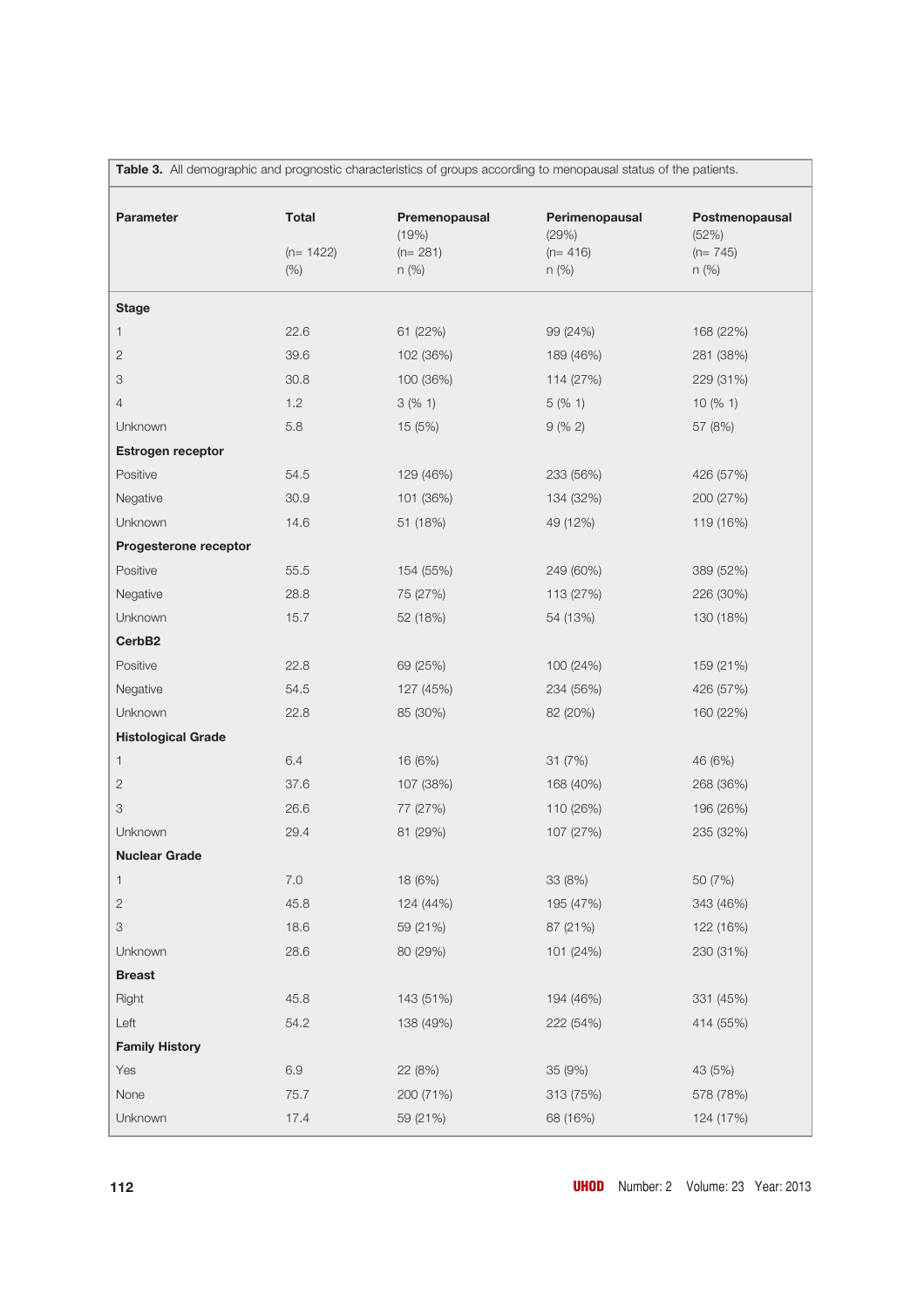| Table 4. P values among the factors according to menopausal status |                                     |                                     |                                      |  |
|--------------------------------------------------------------------|-------------------------------------|-------------------------------------|--------------------------------------|--|
|                                                                    | P value                             | P value                             | P value                              |  |
| <b>Parameter</b>                                                   | Premenopausal vs.<br>Perimenopausal | Premenopausal vs.<br>Postmenopausal | Perimenopausal vs.<br>Postmenopausal |  |
| Stage                                                              | 0.147                               | 0.727                               | 0.561                                |  |
| Estrogen receptor                                                  | 0.122                               | 0.003                               | 0.334                                |  |
| Progesterone receptor                                              | 0.579                               | 0.452                               | 0.193                                |  |
| Cerb <sub>B2</sub>                                                 | 0.209                               | 0.032                               | 0.371                                |  |
| Histological Grade                                                 | 0.658                               | 0.907                               | 0.690                                |  |
| Nuclear Grade                                                      | 0.811                               | 0.293                               | 0.372                                |  |
| <b>Family History</b>                                              | 0.954                               | 0.344                               | 0.218                                |  |
| <b>Breast</b>                                                      | 0.219                               | 0.094                               | 0.521                                |  |

### **RESULTS**

The mean age of patients was  $53 \pm 12$ . Early stage rate was 62.2% and rate of locally advanced stage was 30.8%, and metastatic stage rate was 1.2%. ER positivity was determined to be 54.5%, PR positivity was found to be 55.5%, and CerbB2 positivity was determined to be 22.8%. According to the grades of tumor, the incidence of histological grade 2 was 37.6% and the incidence of nuclear grade 2 was 45.8%, and this degrees of grades are the most common grade types. The incidence of primary location of tumor was higher in left breast with the rate of 54.2%. The rate of patients with family history was 6.9%. Demographic and prognostic features and menopausal status are shown in Table 3.

At the time of diagnosis, the rate of early stage in all patients was 62.2%, and this rate was 22% in the

premenopausal group and 4% in menopausal group and 22% in postmenopausal group. When the groups were compared by menopausal patients in terms of prognostic factors, there was a significant difference in ER and CerbB2 positivity between premenopausal and postmenopausal groups (p value 0.003 and 0.032). ER positivity was significantly higher in postmenopausal group with the rate of 57% . CerbB2 ratio was higher in premenopausal group  $(25\% \text{ vs. } 21\%)$ . The statistical p values between menopausal groups and prognostic factors were shown in Table 4. The rate of luminal molecular subtypes are classified according to stage at the time of diagnosis in Table 5. Patients with missing registration information were not included in this study. Luminal A had the highest inicidence with the rate of 37.53% in Turkish patients with breast cancer. When the total of 965 patients were exami-

| <b>Table 5.</b> Stages and molecular subtypes (p< 0.001) (Abb.: BL or Unclas: Basal Like or Unclassified) |                                    |                                    |                                |                                    |
|-----------------------------------------------------------------------------------------------------------|------------------------------------|------------------------------------|--------------------------------|------------------------------------|
| $(n=965)$                                                                                                 | Luminal A ( $n = 366$ )<br>(n / %) | Luminal B ( $n = 247$ )<br>(n / %) | HER2 Like $(n=133)$<br>(n / %) | BL or Unclas. $(n=219)$<br>(n / %) |
| Stage 1 (n = 227)                                                                                         | 112 (31%)                          | 52 (21%)                           | 31 (23%)                       | 32(15%)                            |
| Stage 2 (n= 398)                                                                                          | 143 (39%)                          | 99 (40%)                           | 41 (31%)                       | 115 (52%)                          |
| Stage 3 (n= 327)                                                                                          | 105 (29%)                          | 91 (37%)                           | 59 (44%)                       | 72 (33%)                           |
| Stage $4$ (n= 13)                                                                                         | 6(1%)                              | 5(2%)                              | 2(2%)                          | $0(0\%)$                           |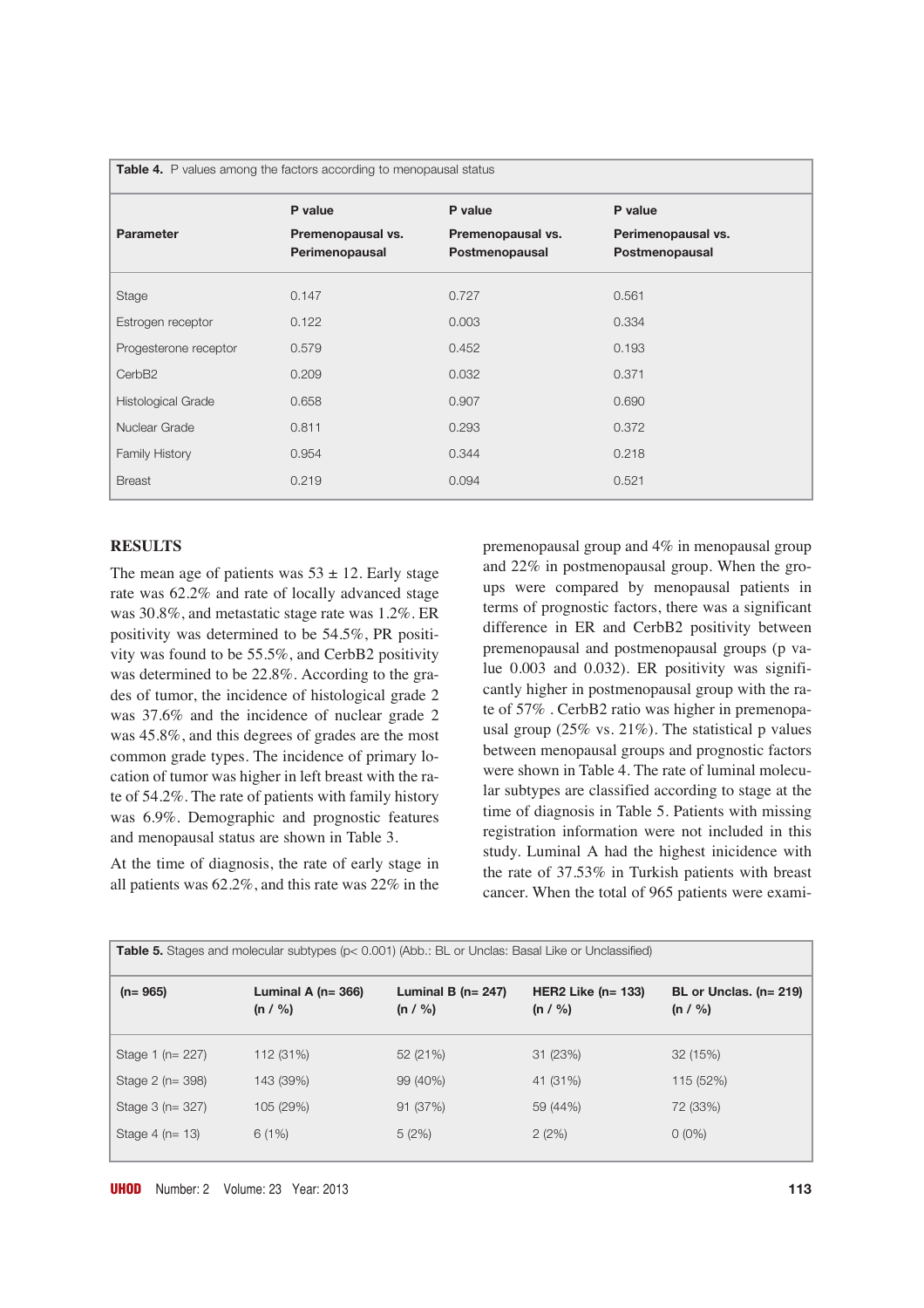| <b>Table 6.</b> Rates of molecular subtypes in study population and subgroups |                  |                  |                   |                                   |
|-------------------------------------------------------------------------------|------------------|------------------|-------------------|-----------------------------------|
|                                                                               | <b>Luminal A</b> | <b>Luminal B</b> | <b>HER 2 Like</b> | <b>Basal like or Unclassified</b> |
| Study Population (n= 983)                                                     | 37.53%           | 25.53%           | 14.03%            | 22.88%                            |
| Premenopausal (n= 190)                                                        | 28.42%           | 25.26%           | 18.42%            | 27.89%                            |
| Perimenopausal (n= 283)                                                       | 37.10%           | 28.26%           | 11.30%            | 23.32%                            |
| Postmenopausal (n= 510)                                                       | 41.17%           | 24.11%           | 13.92%            | 20.78%                            |

ned, Luminal A predominated in stage I, II and III. The incidence of HER Like molecular subtypes was higher in stage 3 with a rate of 44%, and incidence of Basal Like or Unclassified type was higher in stage 2 with the rate of 52%. A significant difference was found between molecular subtypes and the menopausal status. There was a significant difference in molecular types between premenopausal group and the other two groups ( $p = 0.047$  in premenopausal vs. perimenopausal groups, and p= 0.012 in premenopausal vs postmenopausal groups). There was no significant difference between perimenopausal and postmenopausal groups (p= 0.323). The rate of Basal Like and HER 2 Like or unclassified molecular types were higher, and the rate of Luminal types was lower in premenopausal group than in the other two groups. (The rate of Luminal  $A + B$  were 54 % in premenopausal group, 65% in perimenopausal group and 65% in postmenopausal group). Table 6 shows the molecular types for the menopausal status.

## **DISCUSSION**

When we examined Turkish patients with breast cancer, there was a significant difference in the receptor expression between premenopausal and postmenopausal groups. ER positivity was 46% in premenopausal group, and this rate was significantly higher in postmenopausal group with the rate of 57% (p= 0.003). CerbB2 ratio was higher in premenopausal group  $(25\% \text{ vs. } 21\%)$  (p= 0.032). There were no significant differences in terms of other factors. The molecular types of Turkish patients with breast cancer was first evaluated extensively in this study. In the overall groups, rate of luminal A was 38%, rate of luminal B was 26%, rate of HER 2 Like was 14% and the rate of Basal Like

+ Unclassified group was 23%. In Literature, luminal A was usually reported to be the most common molecular sub-type with the rate of approximately 40% in patients with breast cancer, similarly luminal A was the most common sub-type in our patient population. In a study including 1279 patients, it was determined that the rate of luminal A was 65.8%, the rate of luminal B was 14.3%, the rate of HER2Like type was 4.9%, and the rate of Basal Like type was 10.4%, and the rate of unclassified group was 4.6%.<sup>29</sup> A significant difference was detected in molecular types between premenopausal group and the other two groups, and no significant difference was determined between perimenopausal and postmenopausal women. Luminal A was higher in luminal category in all menopausal group. Rates of Basal Like and HER 2 Like or unclassified molecular types were higher, and the rate of Luminal types was lower in premenopausal group than in the other two groups. In previous studies it was noted that HER2 Like and Basal Like molecular sub-groups had a worse prognosis.<sup>29-31</sup> Lower rate of total luminal types in premenopausal than that of peri- and post-menopausal groups, and also the higher rates of total HER 2 Like and Basal Like + Unclassified groups can be considered to be one of the explanatory reasons of well-known poor prognosis in premenopausal patients group.

Molecular types of Turkish patients with breast cancer were first given in our study. Secondly, it was investigated that whether the molecular types in patients with breast cancer vary with menopausal status. According to the result of our study, rates of molecular types were compatible with the poor prognosis of premenopausal patients group.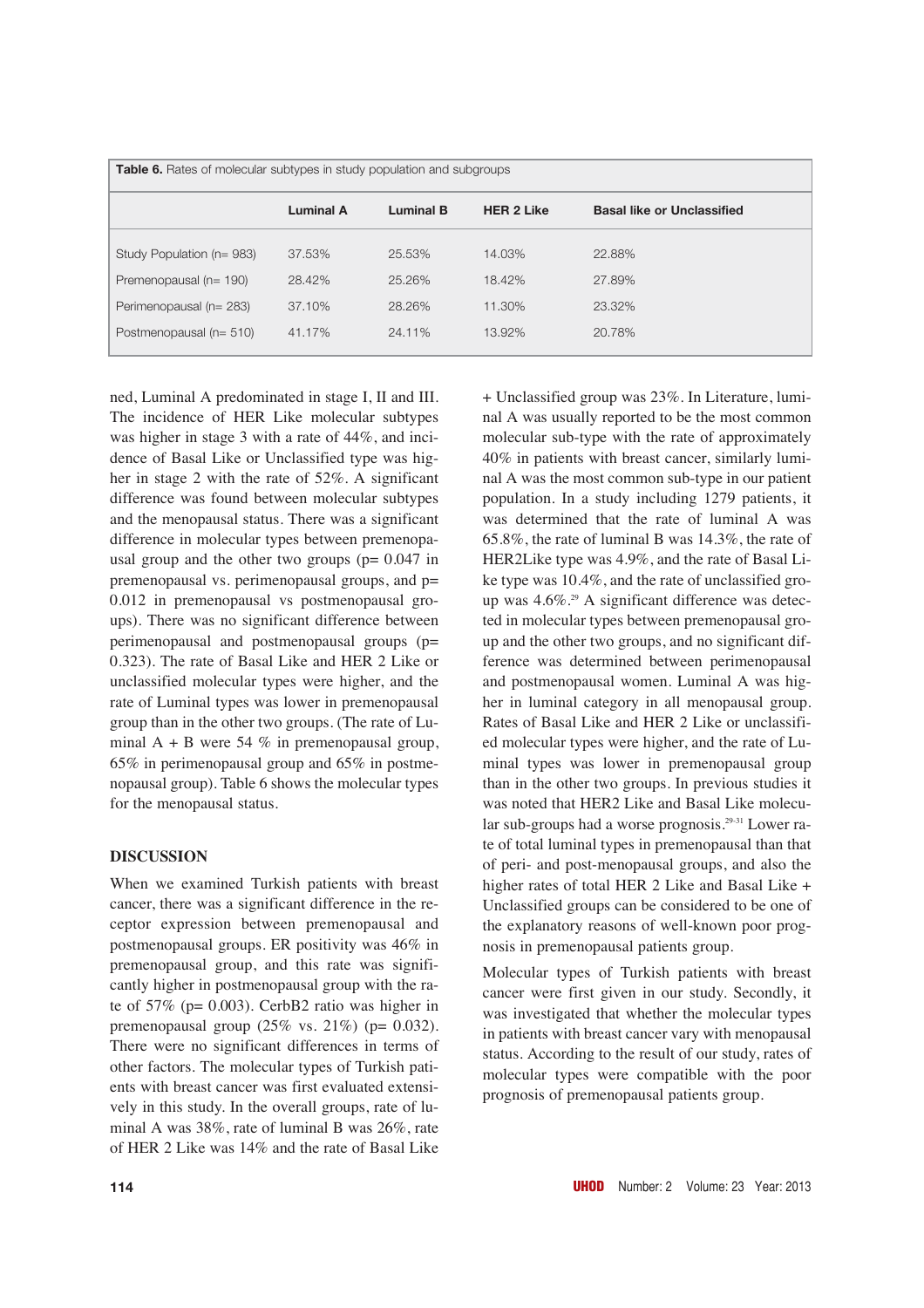### *Acknowledgement:*

*The authors would like to thank İsa Doğan.*

#### **REFERENCES**

- 1. Han W, Kim SW, Park IA, et al. Young age: An independent risk factor for disease-free survival in women with operable breast cancer. BMC Cancer 4: 82-89, 2004.
- 2. Gajdos C, Tartter PI, Bleiweiss IJ, et al. Stage 0 to stage III breast cancer in young women. J Am Coll Surg 190: 523-529, 2000.
- 3. Colleoni M, Rotmensz N, Robertson C, et al. Very young women (<35 years) with operable breast cancer: Features of disease at presentation. Ann Oncol 13: 273-279, 2002.
- 4. Love RR, Duc NB, Dinh NV, et al. Young age as an adverse prognostic factor in premenopausal women with operable breast cancer. Clin Breast Cancer 2: 294- 298, 2002.
- 5. Anders CK, Hsu DS, Broadwater G, et al. Young age at diagnosis correlates with worse prognosis and defines a subset of breast cancers with shared patterns of gene expression. J Clin Oncol 26: 3324-3330, 2008.
- 6. Nappi RE, Wawra K, Schmitt S. Hypoactive sexual desire disorder in postmenopausal women. Gynecol Endocrinol 22: 318-323, 2006.
- 7. McKinlay SM. The normal menopause transition: an overview. Maturitas 23: 137-145, 1996.
- 8. Atasu T, Ozekici U, Hekim N. Menopoz Tedavisi ve Kanser. Nobel Tıp Kitabevleri, Istanbul, 2001: 295-298.
- 9. Jonathan S. Berek. Novak's Gynecology. Çeviri Editörü: Ahmet Erk, Novak Jinekoloji, Nobel Tıp Kitabevleri, Istanbul, 2004: 1109-1139.
- 10. Palacios S, Henderson VW, Siseles N, et al. Age of menopause and impact of climacteric symptoms by geographical region. Climacteric 13: 419-428, 2010.
- 11. Dratva J, Go´mez Real F, Schindler C, et al. Is age at menopause increasing across Europe? Results on age at menopause and determinants from two populationbased studies. Menopause 16: 385-394, 2009.
- 12. Castelo-Branco C, Blumel JE, Chedraui P, et al. Age at menopause in Latin America. Menopause 13: 706- 712, 2006.
- 13. Gold EB, Bromberger J, Crawford S, et al. Factors associated with age at natural menopause in a multiethnicsample of midlife women. Am J Epidemiol 153: 865-874, 2001.
- 14. Boulet MJ, Oddens BJ, Lehert P, et al. Climacteric and menopause in seven Southeast Asian countries. Maturitas 19: 157-176, 1994.
- 15. Neslihan Carda S, Bilge SA, Ozturk TN, et al. The menopausal age, related factors and climacteric symptoms in Turkish women. Maturitas 30: 37-40, 1998.
- 16. Sorlie T, Perou CM, Tibshirani R, et al. Gene expression patterns of breast carcinomas distinguish tumor subclasses with clinical implications. Proc Natl Acad Sci USA 98: 10869-10874, 2001.
- 17. Fan C, Oh DS, Wessels L, et al. Concordance among gene-expression-based predictors for breast cancer. N Engl J Med 355: 560-569, 2006.
- 18. Hu Z, Fan C, Oh DS, et al. The molecular portraits of breast tumors are conserved across microarray platforms. BMC Genomics 7: 96-108, 2006.
- 19. Loi S, Haibe-Kains B, Desmedt C, et al. Definition of clinically distinct molecular subtypes in estrogen receptor-positive breast carcinomas through genomic grade. J Clin Oncol 25: 1239-1246, 2007.
- 20. Voduc KD, Cheang MC, Tyldesley S, et al. Breast cancer subtypes and the risk of local and regional relapse. J Clin Oncol 28: 1684-1691, 2010.
- 21. Carey LA, Perou CM, Livasy CA, et al. Race, breast cancer subtypes, and survival in the Carolina Breast Cancer Study. JAMA 295: 2492-2502, 2006.
- 22. Foulkes WD, Brunet JS, Stefansson IM, et al. The prognostic implication of the basal-like (cyclin E high/p27 low/p53+/glomeruloid-microvascular-proliferation+) phenotype of BRCA1-related breast cancer. Cancer Res 64: 830-835, 2004.
- 23. Foulkes WD, Stefansson IM, Chappuis PO, et al. Germline BRCA1 mutations and a basal epithelial phenotype in breast cancer. J Natl Cancer Inst 95: 1482- 1485, 2003.
- 24. Parker JS, Mullins M, Cheang MC, et al. Supervised Risk Predictor of Breast Cancer Based on Intrinsic Subtypes. J Clin Oncol 27: 1160-1167, 2009.
- 25. Millikan RC, Newman B, Tse CK, et al. Epidemiology of basal-like breast cancer. Breast Cancer Res Treat 109: 123-139, 2008.
- 26. Morris GJ, Naidu S, Topham AK, et al. Differences in breast carcinoma characteristics in newly diagnosed African-American and Caucasian patients: a singleinstitution compilation compared with the National Cancer Institute's Surveillance, Epidemiology, and End Results database. Cancer 110: 876-884, 2007.
- 27. Bauer KR, Brown M, Cress RD, et al. Descriptive analysis of estrogen receptor (ER)-negative, progesterone receptor (PR)-negative, and HER2-negative invasive breast cancer, the so-called triple-negative phenotype: a population-based study from the California cancer Registry. Cancer 109: 1721-1728, 2007.
- 28. Lund MJ, Trivers KF, Porter PL, et al. Race and triple negative threats to breast cancer survival: a population-based study in Atlanta, GA. Breast Cancer Res Treat 113: 357-370, 2009.
- 29. Dawood S, Hu R, Homes MD, et al. Defining breast cancer prognosis based on molecular phenotypes: results from a large cohort study. Breast Cancer Res Treat 126: 185-192, 2011.